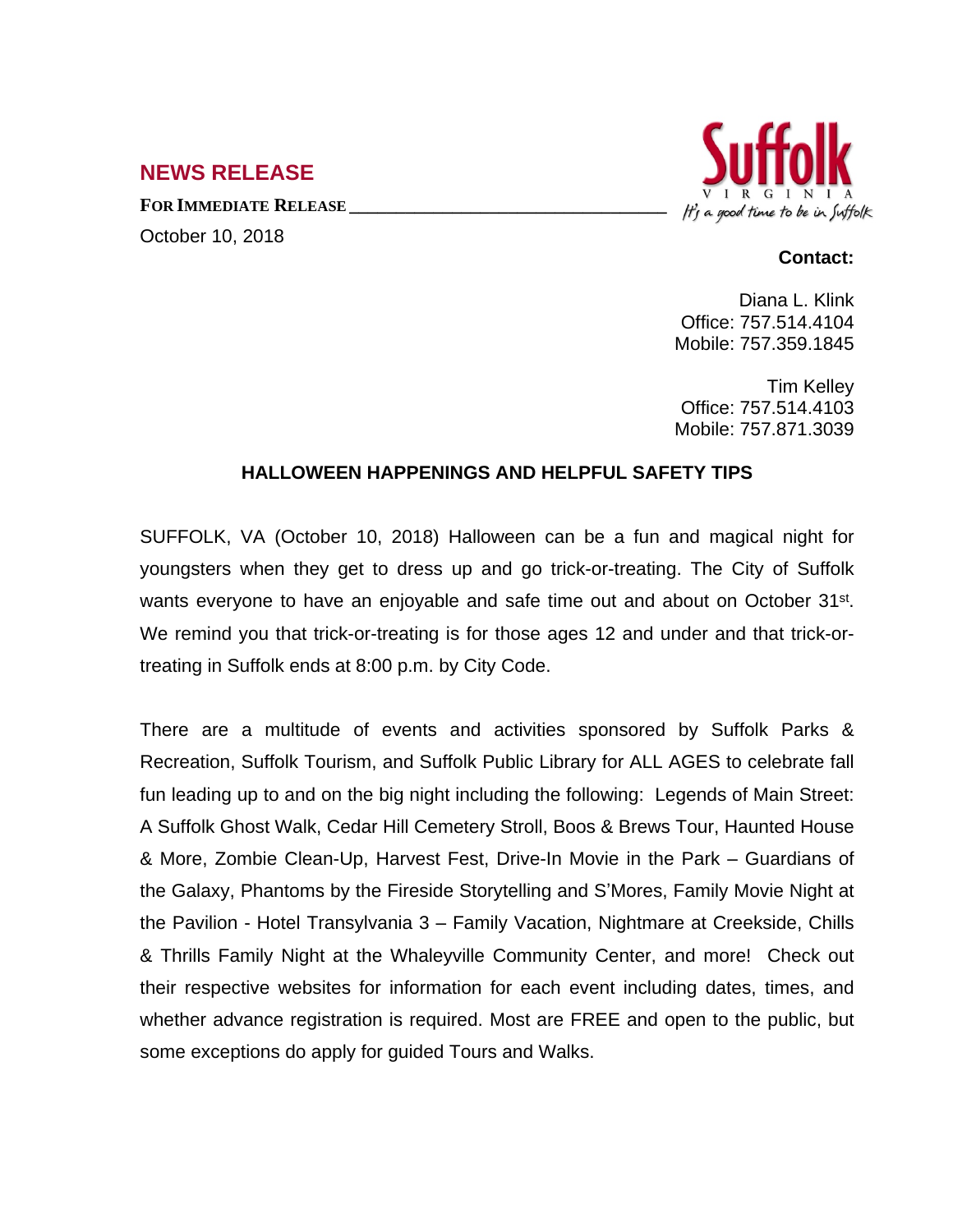The Suffolk Police Department and Suffolk Fire & Rescue remind you to please keep these safety tips in mind when out trick-or-treating:

### **COSTUMES**

- Plan costumes that are bright and reflective. Make sure that shoes fit well and that costumes are short enough to prevent tripping, entanglement or contact with flame.
- Consider adding reflective tape or striping to costumes and trick-or-treat bags for greater visibility.
- Because masks can limit or block eyesight, consider non-toxic makeup and decorative hats as safer alternatives. Hats should fit properly to prevent them from sliding over eyes. Makeup should be tested ahead of time on a small patch of skin to ensure there are no unpleasant surprises on the big day and removed in the evening to avoid possible skin irritation.
- When shopping for costumes, wigs and accessories look for and purchase those with a label clearly indicating they are flame-resistant.
- If a sword, cane, or stick is a part of your child's costume, make sure it is not sharp or long. A child may be easily hurt by these accessories if they stumble or trip.
- Review with children how to call 9-1-1 if they ever have an emergency or become lost.

## **CARVING A NICHE**

- Small children should never carve pumpkins. Children can draw a face with markers. Then parents can do the cutting.
- Consider using a flashlight or glow stick instead of a candle to light your pumpkin. If you do use a candle, a votive candle is safest.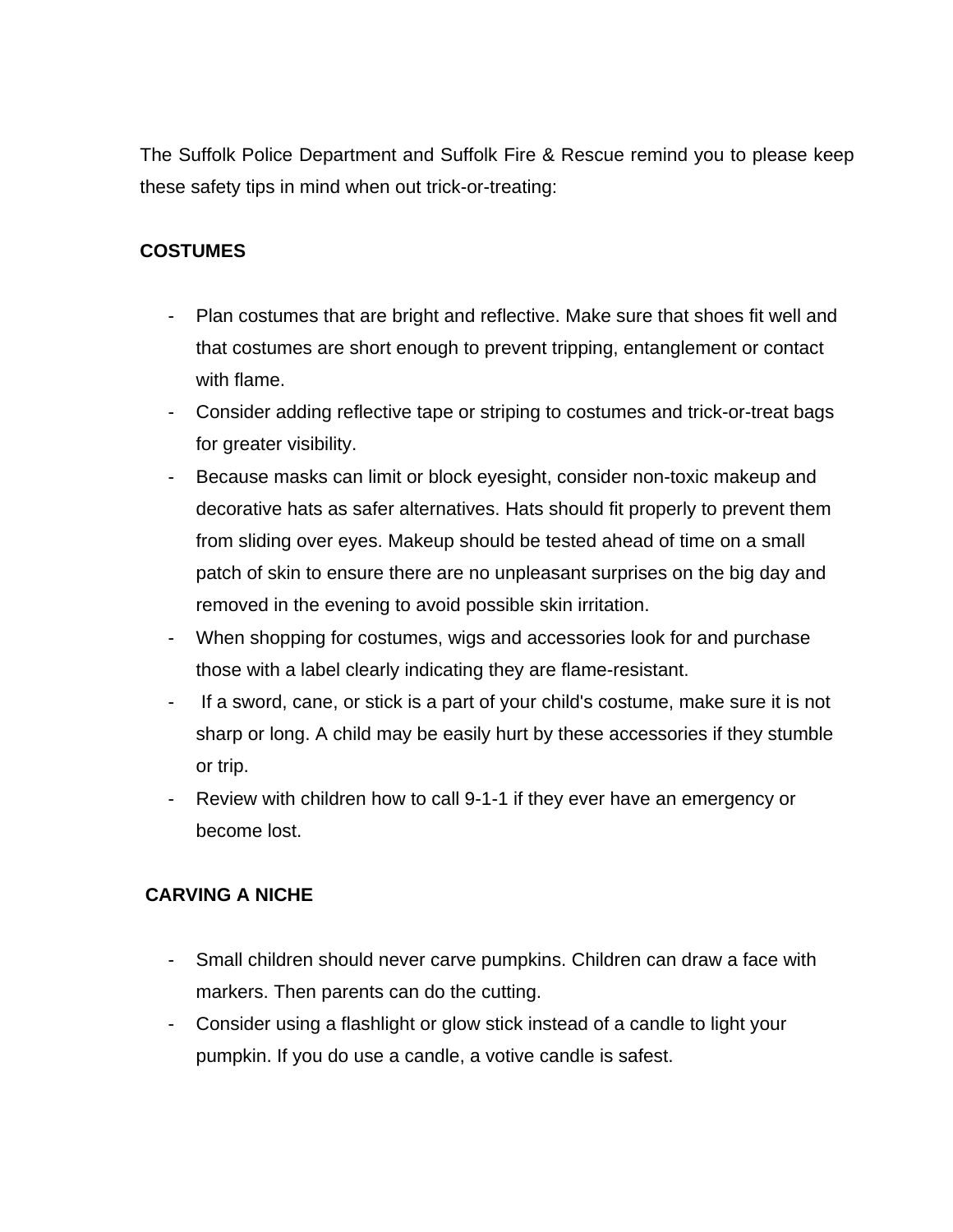- Candlelit pumpkins should be placed on a sturdy table, away from curtains and other flammable objects, and not on a porch or any path where visitors may pass close by. They should never be left unattended.

### **HOME SAFE HOME**

- To keep homes safe for visiting trick-or-treaters, parents should remove from the porch and front yard anything a child could trip over such as garden hoses, toys, bikes and lawn decorations.
- Parents should check outdoor lights and replace burned-out bulbs.
- Wet leaves should be swept from sidewalks and steps.
- Restrain pets so they do not inadvertently jump on or bite a trick-or-treater.

## **ON THE TRICK-OR-TREAT TRAIL**

- A parent or responsible adult should always accompany young children on their neighborhood rounds.
- Obtain flashlights with fresh batteries for all children and their escorts.
- Only go to homes with a porch light on and never enter a home or car for a treat.
- Wait to eat any treats until after they can be safely inspected at home in a welllit environment.

Because pedestrian injuries are the most common injuries to children on Halloween, remind trick-or-treaters:

- Stay in a group and communicate where they will be going.
- Remember reflective tape for costumes and trick-or-treat bags.
- Carry a cellphone for quick communication.
- Remain on well-lit streets and always use the sidewalk.